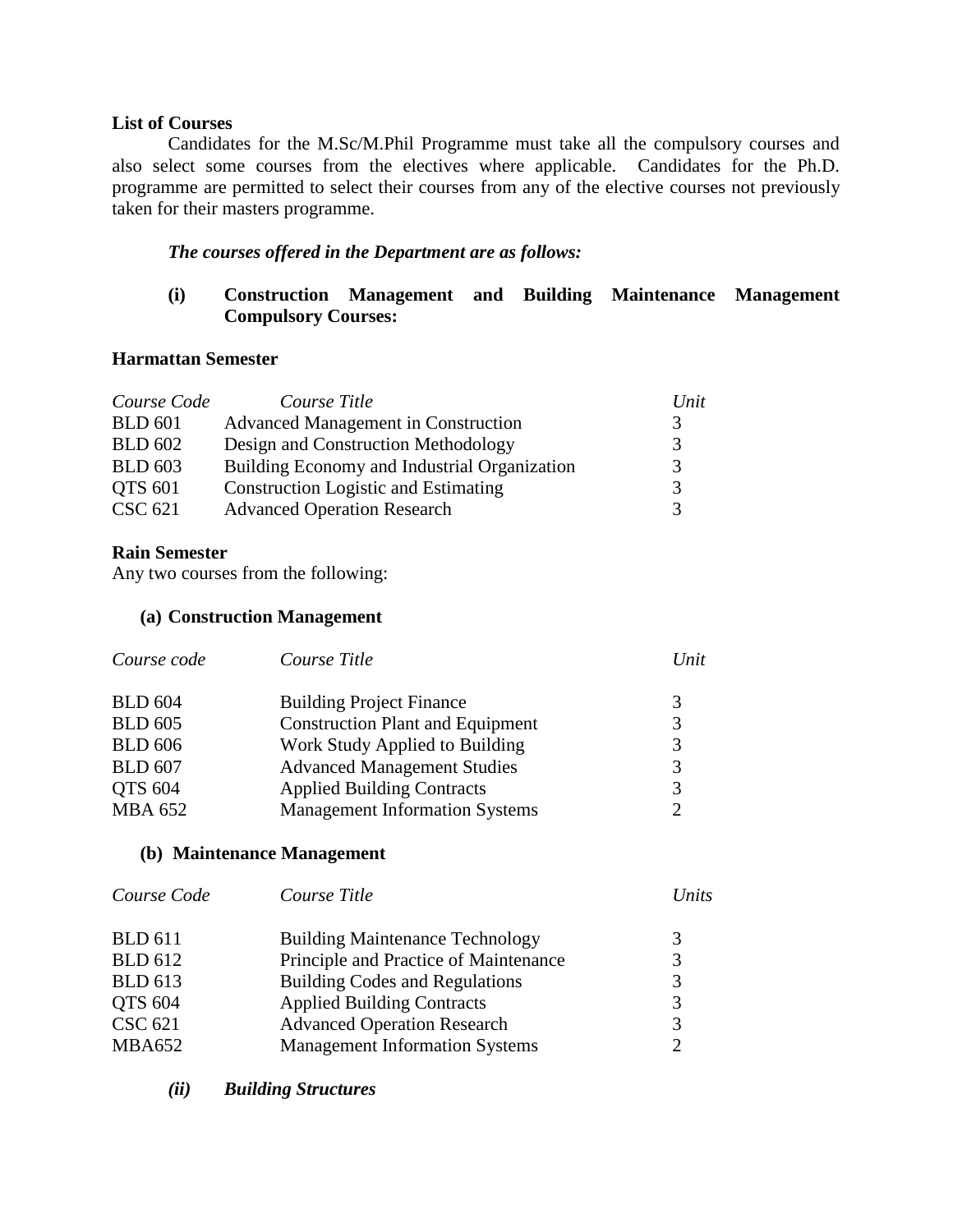#### **Harmattan Semester**

## **Compulsory Courses**

| Course Code    | Course Title                           | Units |
|----------------|----------------------------------------|-------|
| <b>BLD</b> 615 | <b>Building Material and Structure</b> | 3     |
| <b>BLD</b> 616 | Theory of Structures                   | 3     |
| <b>BLD 617</b> | <b>Structural Stability</b>            | 3     |
| <b>BLD</b> 618 | <b>Strength of Materials</b>           | 3     |
| <b>CSC 621</b> | <b>Advanced Operations Research</b>    | 3     |
| <b>BLD636</b>  | Elasticity                             | 3     |

# **Rain Semester**

Any two Courses from the following

| Course code    | Course Title                                          | Units |
|----------------|-------------------------------------------------------|-------|
| <b>BLD 619</b> | <b>Advanced Structural Analysis</b>                   | 3     |
| <b>BLD 620</b> | <b>Advanced Design of Timber Structures</b>           | 3     |
| <b>BLD</b> 621 | <b>Advanced Design Reinforced concrete Structures</b> | 3     |
| <b>BLD 622</b> | <b>Advanced Design of Steel Structures</b>            | 3     |
| <b>BLD 623</b> | <b>Concrete Practice</b>                              | 3     |
| <b>BLD 634</b> | <b>Finite Element Analysis</b>                        | 3     |
| <b>BLD 635</b> | <b>Structural Dynamics</b>                            | 3     |
|                |                                                       |       |

*(iii) Building Service and Energy Conservation*

### **Harmattan Semester**

|                | Course code Course Title                    | Units         |
|----------------|---------------------------------------------|---------------|
| <b>BLD</b> 625 | Thermodynamics and Aerodynamic of Buildings | 3             |
| <b>BLD</b> 626 | <b>Building Services Design Theory</b>      | 3             |
| <b>BLD 627</b> | Climate and Thermal Comfort                 | 3             |
| <b>BLD628</b>  | Introduction of Energy Management           | 3             |
| <b>BLD</b> 621 | <b>Advanced Operation Research</b>          | $\mathcal{R}$ |

# **Rain Semester**

Any two Courses from the following

*Course code Course Title Units*